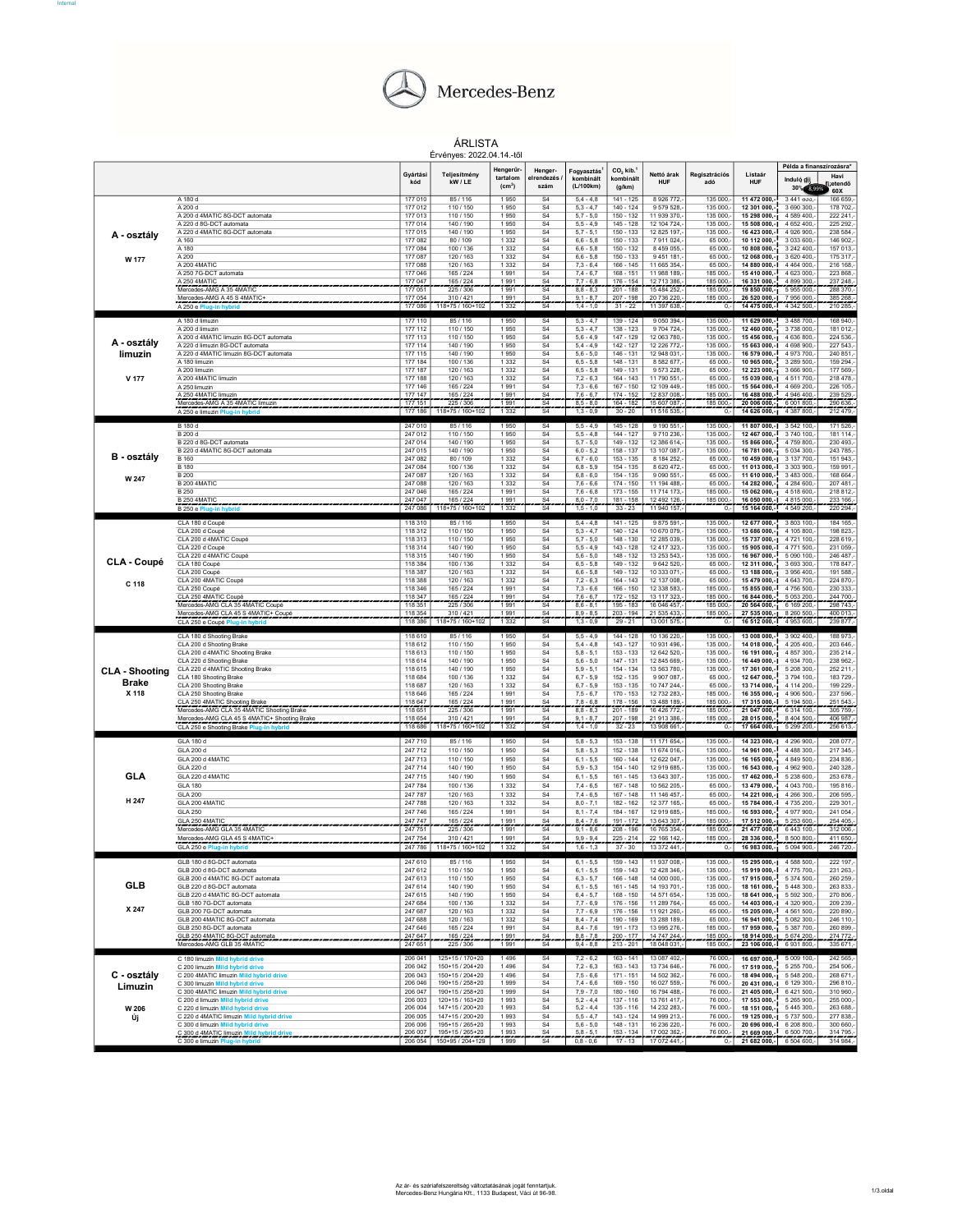

Internal#

ÁRLISTA Érvényes: 2022.04.14.-től

|                   |                                                                                                           |                    | Ervenyes: 2022.04.14.-to                  |                                             |                                  |                                      |                                             |                             |                        |                                                        |                                                    |                         |
|-------------------|-----------------------------------------------------------------------------------------------------------|--------------------|-------------------------------------------|---------------------------------------------|----------------------------------|--------------------------------------|---------------------------------------------|-----------------------------|------------------------|--------------------------------------------------------|----------------------------------------------------|-------------------------|
|                   |                                                                                                           | Gyártás<br>kód     | Teljesítmény<br>kW / LE                   | Hengerűr-<br>tartalom<br>(cm <sup>3</sup> ) | Henger-<br>elrendezés<br>szám    | Fogyasztás<br>kombinált<br>(L/100km) | CO <sub>2</sub> kib.<br>kombinált<br>(g/km) | Nettó árak<br><b>HUF</b>    | Regisztrációs<br>adó   | Listaár<br>HUF                                         | Példa a finanszírozásra*<br>Induló dí<br>30% 8,99% | Havi<br>izetendő<br>60X |
|                   | C 180 T-modell Mild hybrid drive<br>C 200 T-modell Mild hybrid drive                                      | 206 24<br>206 242  | 125+15 / 170+20<br>150+15 / 204+20        | 1496<br>1496                                | S <sub>4</sub><br>S <sub>4</sub> | $7,4 - 6,5$<br>$7,4 - 6,5$           | $167 - 147$<br>168 - 149                    | 13 488 189<br>14 136 220,   | 76 000,<br>76 000      | 17 206 000,<br>18 029 000,                             | 5 161 800<br>5 408 700                             | 249 959<br>261 915.     |
| C - osztály       | C 200 4MATIC T-modell Mild hybrid drive                                                                   | 206 243            | 150+15 / 204+20                           | 1496                                        | S <sub>4</sub>                   | $7.8 - 6.9$                          | $177 - 156$                                 | 14 902 362.                 | 76 000                 | 19 002 000,-j                                          | 5700 600                                           | 276 051                 |
| T-modell<br>S 206 | C 300 T-modell Mild hybrid drive                                                                          | 206 246            | 190+15 / 258+20                           | 1999                                        | S <sub>4</sub>                   | $7,7 - 6,8$                          | 175 - 155                                   | 16 429 134,                 | 76 000,                | 20 941 000,-1                                          | 6 282 300                                          | 304 219.                |
|                   | C 300 4MATIC T-modell Mild hybrid drive<br>C 200 d T-modell Mild hybrid drive                             | 206 247<br>206 203 | 190+15 / 258+20<br>120+15 / 163+20        | 1999<br>1993                                | S <sub>4</sub><br>S <sub>4</sub> | $8,1 - 7,3$<br>$5.4 - 4.7$           | 185 - 165<br>$141 - 122$                    | 17 194 488.<br>14 163 780,  | 76 000<br>76 000,      | 21 913 000,-<br>18 064 000.                            | 6573900<br>5 419 200                               | 318 340<br>262 424      |
| Új                | C 220 d T-modell Mild hybrid drive                                                                        | 206 204            | 147+15 / 200+20                           | 1 993                                       | S <sub>4</sub>                   | $5.3 - 4.6$                          | 140 - 121                                   | 14 634 646                  | 76 000.                | 18 662 000,-                                           | 5 5 9 8 6 0 0                                      | 271 111                 |
|                   | C 220 d 4MATIC T-modell Mild hybrid drive<br>C 300 d T-modell Mild hybrid drive                           | 206 205<br>206 206 | 147+15 / 200+20<br>$195+15/265+20$        | 1993<br>1993                                | S4<br>S <sub>4</sub>             | $5,6 - 4,9$<br>$58 - 51$             | 147 - 128<br>$152 - 135$                    | 15 401 575,<br>16 637 008   | 76 000<br>76 000       | 19 636 000,-1<br>21 205 000,                           | 5 890 800<br>6 361 500                             | 285 261,<br>308 055     |
|                   | C 200 4MATIC All-Terrain Mild hybrid                                                                      | 206 245            | 150+15 / 204+20                           | 1496                                        | S <sub>4</sub>                   | $7.6 - 6.8$                          | $174 - 155$                                 | 16 002 362.                 | 76 000.                | 20 399 000.                                            | 6 119 700                                          | 296 345.                |
|                   | <u>C 220 d 4MATIC All-Terrain Mild hybrid dr</u><br>C 300 e T-modell Plug-in hybrid                       | 206 214<br>206 254 | $147 + 15 / 200 + 20$<br>150+95 / 204+129 | 1993<br>1 9 9 9                             | S <sub>4</sub><br>S <sub>4</sub> | $5.6 - 4.9$<br>$0.8 - 0.6$           | $147 - 129$<br>$19 - 14$                    | 16 503 150<br>17 473 228.-  | 76 000,<br>0.1         | 21 035 000,-<br>22 191 000.- 6657 300.-                | 6 310 500                                          | 305 585<br>322 379.     |
|                   |                                                                                                           |                    |                                           |                                             |                                  |                                      |                                             |                             |                        |                                                        |                                                    |                         |
|                   | C 220 d Coupé<br>C 220 d 4MATIC Coupé                                                                     | 205 314<br>205 315 | 143 / 194<br>143 / 194                    | 1950<br>1950                                | S <sub>4</sub><br>S <sub>4</sub> | $5.7 - 4.9$<br>$6,0 - 5,2$           | 149 - 130<br>157 - 135                      | 14 791 339.<br>15 602 362,  | 135 000,-<br>135 000,- | 18 920 000.-1 5 676 000<br>19 950 000,-                | 5 985 000                                          | 274 859.<br>289 823,    |
|                   | C 300 d Coupé                                                                                             | 205 318            | 180 / 245                                 | 1950                                        | S <sub>4</sub>                   | $6.2 - 5.4$                          | $163 - 142$                                 | 16 326 772                  | 135 000                | 20 870 000,-                                           | 6 261 000                                          | 303 188                 |
| C - osztály       | C 300 d 4MATIC Coupé                                                                                      | 205 319<br>205 376 | 180 / 245<br>115 / 156                    | 1950<br>1497                                | S <sub>4</sub><br>S <sub>4</sub> | $6,4 - 5,6$<br>$7.8 - 6.8$           | $167 - 147$<br>177 - 156                    | 17 137 008,<br>13 800 000   | 135 000,<br>85 000     | 21 899 000.-                                           | 6 5 69 700<br>5 283 300                            | 318 137<br>255 843      |
| Coupé             | C 180 Coupé<br>C 200 Coupé Mild hybrid drive                                                              | 205 377            | 135+10 / 184+14                           | 1497                                        | S4                               | $7,8 - 6,9$                          | 176 - 157                                   | 14 675 591,                 | 76 000,                | 17 611 000,-1<br>18 714 000.-                          | 5 614 200                                          | 271867                  |
|                   | C 200 4MATIC Coupé Mild hybrid drive                                                                      | 205 378            | 135+10 / 184+14                           | 1497                                        | S <sub>4</sub>                   | $7,9 - 6,9$                          | 179 - 157                                   | 15 486 614,                 | 76 000,                | 19 744 000,-                                           | 5 923 200                                          | 286 830                 |
| C 205             | C 300 Coupé Mild hybrid drive<br>C 300 4MATIC Coupé Mild hybrid drive                                     | 205 383<br>205 384 | 190+10 / 258+14<br>190+10 / 258+14        | 1991<br>1991                                | S <sub>4</sub><br>S <sub>4</sub> | $7.9 - 7.0$<br>$8,2 - 7,2$           | 179 - 160<br>186 - 164                      | 15 950 394.<br>16 794 488,  | 76 000<br>76 000       | 20 333 000.<br>21 405 000,-1                           | 6 099 900<br>6 421 500                             | 295 387<br>310 960      |
| facelift          | C 400 4MATIC Coupé                                                                                        | 205 366            | 245 / 333                                 | 2996                                        | V <sub>6</sub>                   | $9.4 - 8.6$                          | $213 - 196$                                 | 18 416 535.                 | 400 000                | 23 789 000,-1                                          | 7 136 700                                          | 345 594                 |
|                   | Mercedes-AMG C 43 4MATIC Coupé<br>Mercedes-AMG C 63 Coupé                                                 | 205 364<br>205 386 | 287 / 390<br>350 / 476                    | 2996<br>3982                                | V6<br>V <sub>8</sub>             | $10,2 - 9,6$<br>$11.0 - 10.7$        | $232 - 219$<br>$250 - 244$                  | 20 434 646,<br>27 209 449   | 400 000,<br>400 000    | 26 352 000,-<br>34 956 000.                            | 7 905 600<br>10 486 800                            | 382 827,<br>507 822     |
|                   | Mercedes-AMG C 63 S Coupé                                                                                 | 205 387            | 375/510                                   | 3982                                        | V8                               | $11,0 - 10,7$                        | $250 - 244$                                 | 29 937 008,                 | 400 000,               | 38 420 000,-                                           | 11 526 000,                                        | 558 145,                |
|                   | C 220 d Cabrio                                                                                            | 205 414            | 143 / 194                                 | 1950                                        | S <sub>4</sub>                   | $5,9 - 5,2$                          | 156 - 137                                   | 17 049 606,                 | 135 000,-              | 21 788 000,-1 6 536 400,                               |                                                    | 316 524,                |
|                   | C 220 d 4MATIC Cabrio                                                                                     | 205 415            | 143/194                                   | 1950                                        | S <sub>4</sub>                   | $6.3 - 5.5$                          | $165 - 144$                                 | 17860630                    | 135 000.               | 22 818 000,-I                                          | 6845400                                            | 331 487                 |
| C - osztály       | C 300 d Cabrio                                                                                            | 205 418            | 180 / 245                                 | 1950                                        | S <sub>4</sub>                   | $6, 5 - 5, 7$                        | 170 - 149                                   | 18 585 039                  | 135 000,-              | 23 738 000.-                                           | 7 121 400,                                         | 344 853                 |
| Cabrio            | C 180 Cabrio<br>C 200 Cabrio Mild hybrid drive                                                            | 205 476<br>205 477 | 115 / 156<br>135+10 / 184+14              | 1497<br>1497                                | S <sub>4</sub><br>S <sub>4</sub> | $8,2 - 7,3$<br>$8.1 - 7.2$           | 186 - 165<br>184 - 164                      | 15 889 764,<br>16 761 417   | 85 000<br>76 000       | 20 265 000,-<br>21 363 000 .-                          | 6 079 500<br>6408900                               | 294 399,<br>310 350     |
|                   | C 200 4MATIC Cabrio Mild hybrid drive                                                                     | 205 478            | 135+10 / 184+14                           | 1497                                        | S <sub>4</sub>                   | $8,3 - 7,3$                          | 187 - 166                                   | 17 571 654,                 | 76 000,                | 22 392 000,-1                                          | 6717600                                            | 325 299                 |
| A 205             | C 300 Cabrio Mild hybrid drive<br>C 300 4MATIC Cabrio Mild hybrid drive                                   | 205 483<br>205 484 | 190+10 / 258+14<br>190+10 / 258+14        | 1991<br>1991                                | S <sub>4</sub><br>S <sub>4</sub> | $8.3 - 7.4$<br>$8,6 - 7,6$           | 189 - 169<br>196 - 174                      | 18 034 646.<br>18 879 528,  | 76 000.<br>76 000,     | 22 980 000.-<br>24 053 000,-                           | 6 894 000<br>7 215 900                             | 333 841<br>349 429,     |
|                   | C 400 4MATIC Cabrio                                                                                       | 205 466            | 245/333                                   | 2996                                        | V <sub>6</sub>                   | $9.6 - 8.9$                          | 219 - 202                                   | 20 499 213.                 | 400 000.               | 26 434 000,                                            | 7 930 200                                          | 384 019,                |
| facelift          | Mercedes-AMG C 43 4MATIC Cabric                                                                           | 205 464            | 287 / 390                                 | 2 9 9 6                                     | $\overline{\mathsf{V6}}$         | $10,5 - 10,0$                        | $239 - 227$                                 | 22 862 205,                 | 400 000,               | 29 435 000,-1                                          | 8 8 3 0 5 0 0                                      | 427 616                 |
|                   | Mercedes-AMG C 63 Cabrio<br>Mercedes-AMG C 63 S Cabrid                                                    | 205 486<br>205 487 | 350/476<br>375 / 510                      | 3982<br>3982                                | V8<br>V8                         | $11.3 - 11.1$<br>$11,4 - 11,1$       | $258 - 253$<br>259 - 253                    | 29 333 071<br>32 039 370,   | 400 000.<br>400 000,   | 37 653 000 .- 1 11 295 900<br>41 090 000,- 12 327 000, |                                                    | 547 002.<br>596 933,    |
|                   |                                                                                                           |                    |                                           |                                             |                                  |                                      |                                             |                             |                        |                                                        |                                                    |                         |
|                   | GLC 200 4MATIC Mild hybrid drive<br>GLC 300 4MATIC Mild hybrid drive                                      | 253 981<br>253 984 | 145+10 / 197+14<br>190+10 / 258+14        | 1991<br>1991                                | S4<br>S <sub>4</sub>             | $9,1 - 8,0$<br>$9,1 - 8,0$           | $206 - 181$<br>$207 - 181$                  | 14 178 740,-<br>16 317 323, | 76 000,-<br>76 000,    | 18 083 000,-<br>20 799 000,-j                          | 5424 900,-<br>6 239 700                            | 262 700.<br>302 156,    |
|                   | GLC 200 d 4MATIC                                                                                          | 253 916            | 120/163                                   | 1950                                        | S <sub>4</sub>                   | $7.0 - 5.8$                          | 183 - 153                                   | 14 642 520.                 | 135 000.               | 18 731 000.-1                                          | 5619300                                            | 272 114                 |
| <b>GLC SUV</b>    | GLC 220 d 4MATIC<br>GLC 300 d 4MATIC                                                                      | 253 915<br>253 919 | 143 / 194<br>180/245                      | 1950<br>1950                                | S <sub>4</sub><br>S <sub>4</sub> | $7,0 - 5,8$<br>$7.2 - 6.4$           | 183 - 153<br>189 - 167                      | 15 214 173,<br>15 974 016.  | 135 000.<br>135 000.   | 19 457 000,-<br>20 422 000.-                           | 5 837 100<br>6 126 600                             | 282 661<br>296 680      |
| X 253             | GLC 400 d 4MATIO                                                                                          | 253 923            | 243/330                                   | 2925                                        | ${\sf S6}$                       | $78 - 70$                            | $204 - 184$                                 | 18 681 102                  | 265 000                | 23 990 000,                                            | 7 197 000                                          | 348 514                 |
| facelift          | Mercedes-AMG GLC 43 4MATIC                                                                                | 253 964            | 287 / 390                                 | 2996                                        | V <sub>6</sub>                   | $11.3 - 10.6$                        | $256 - 241$                                 | 20 895 276.                 | 400 000.               | 26 937 000,-1 8 081 100                                |                                                    | 391 326.                |
|                   | Mercedes-AMG GLC 63 S 4MATIC-<br>GLC 300 e 4MATIC Plug-in hybrid                                          | 253 989<br>253 953 | 375/510<br>155+90 / 211+122               | 3.982<br>1991                               | V <sub>8</sub><br>S <sub>4</sub> | $133 - 129$<br>$2.7 - 2.2$           | $300 - 291$<br>$62 - 49$                    | 32 137 008<br>16 748 031.   | 400 000<br>0,-         | 41 214 000,-1 12 364 200<br>21 270 000.                | 6 381 000.                                         | 598 734<br>308 999.     |
|                   | GLC 300 de 4MATIC Plug-in hybrid                                                                          | 253 911            | 143+90 / 194+122                          | 1950                                        | S <sub>4</sub>                   | $2,2 - 1,7$                          | $58 - 45$                                   | 17 443 307,                 | $0, -$                 | 22 153 000.                                            | 6 645 900,                                         | 321 827,                |
|                   |                                                                                                           |                    |                                           |                                             |                                  |                                      |                                             |                             |                        |                                                        |                                                    |                         |
|                   |                                                                                                           | 253 381            | 145+10 / 197+14                           | 1991                                        | S <sub>4</sub>                   | $9,0 - 8,0$                          | $204 - 181$                                 | 15 756 693,-                | 76 000,-               |                                                        |                                                    | 291 813,                |
|                   | GLC 200 4MATIC Coupé Mild hybrid drive<br>GLC 300 4MATIC Coupé Mild hybrid drive                          | 253 384            | 190+10 / 258+14                           | 1991                                        | S <sub>4</sub>                   | $9,0 - 8,0$                          | $205 - 181$                                 | 17 899 213,                 | 76 000                 | 22 808 000,-1                                          | 20 087 000,-1 6 026 100,-<br>6 842 400             | 331 342                 |
|                   | GLC 200 d 4MATIC Coupé                                                                                    | 253 316            | 120 / 163                                 | 1950                                        | S <sub>4</sub>                   | $6.8 - 5.8$                          | $180 - 152$                                 | 16 099 213.                 | 135 000                | 20 581 000.-                                           | 6 174 300                                          | 298 989                 |
| GLC - Coupé       | GLC 220 d 4MATIC Coupé<br>GLC 300 d 4MATIC Coupé                                                          | 253 315<br>253 319 | 143 / 194<br>180 / 245                    | 1950<br>1950                                | S <sub>4</sub><br>S <sub>4</sub> | $6,8 - 5,8$<br>$7.1 - 6.4$           | 180 - 152<br>187 - 167                      | 16 672 441,<br>17 642 520.  | 135 000<br>135 000.    | 21 309 000,-<br>22 541 000.                            | 6 392 700<br>6762300                               | 309 565<br>327 463      |
| C 253             | GLC 400 d 4MATIC Coupé                                                                                    | 253 323            | 243 / 330                                 | 2925                                        | S <sub>6</sub>                   | $77 - 70$                            | $202 - 183$                                 | 20 592 126                  | 265 000                | 26 417 000,-                                           | 7925 100                                           | 383 772                 |
| facelift          | Mercedes-AMG GLC 43 4MATIC Coupé                                                                          | 253 364<br>253 389 | 287/390<br>375 / 510                      | 2996<br>3.982                               | V <sub>6</sub><br>V <sub>8</sub> | $11.2 - 10.6$<br>$13.0 - 12.7$       | $254 - 240$<br>$294 - 287$                  | 22 625 197.<br>33 999 213   | 400 000.<br>400 000    | 29 134 000.-1 8 740 200                                |                                                    | 423 243.                |
|                   | Mercedes-AMG GLC 63 S 4MATIC+ Coupe<br>GLC 300 e 4MATIC Coupé Plug-in hybrid                              | 253 353            | 155+90 / 211+122                          | 1991                                        | S4                               | $2.7 - 2.1$                          | $61 - 48$                                   | 18 222 047.                 | 0.                     | 43 579 000,- 13 073 700<br>23 142 000.                 | 6942600                                            | 633 092,<br>336 194.    |
|                   | GLC 300 de 4MATIC Coupé Plug-in hybr                                                                      | 253 311            | 143+90 / 194+122                          | 1950                                        | S <sub>4</sub>                   | $2,2 - 1,7$                          | $57 - 45$                                   | 18 862 205,                 | 0.5                    | 23 955 000 .-                                          | 7 186 500,                                         | 348 005,                |
|                   | E 200 d limuzin                                                                                           | 213 012            | 118/160                                   | 1598                                        | S <sub>4</sub>                   | $5,9 - 4,8$                          | $155 - 126$                                 | 15 896 063,-                | 85 000,-               |                                                        | 20 273 000,-1 6 081 900,-                          | 294 515.                |
|                   | E 220 d limuzin Mild hybrid drive                                                                         | 213 004            | 147+15 / 200+20                           | 1993                                        | S <sub>4</sub>                   | $5,6 - 4,8$                          | 146 - 125                                   | 16 501 575,                 | 76 000,                | 21 033 000,-I                                          | 6 309 900                                          | 305 556,                |
|                   | E 220 d 4MATIC limuzin Mild hybrid drive<br>E 300 d 4MATIC limuzin Mild hybrid drive                      | 213 005<br>213 019 | 147+15 / 200+20<br>195+15 / 265+20        | 1993<br>1992                                | S <sub>4</sub><br>S <sub>4</sub> | $5.9 - 5.1$<br>$6,6 - 5,7$           | 156 - 135<br>$173 - 149$                    | 17 458 268.<br>19 185 039,  | 76 000<br>76 000,      | 22 248 000.<br>24 441 000,-                            | 6674400<br>7 332 300                               | 323 207<br>355 065      |
| E - osztály       | E 400 d 4MATIC limuzin                                                                                    | 213 023            | 243/330                                   | 2925                                        | S6                               | $7.4 - 6.6$                          | 195 - 172                                   | 22 312 598.                 | 265 000.               | 28 602 000,-                                           | 8 5 8 0 6 0 0                                      | 415 514.                |
| limuzin           | E 200 limuzin Mild hybrid drive                                                                           | 213 080<br>213 087 | 145+10 / 197+14<br>145+10 / 197+14        | 1991<br>1991                                | S <sub>4</sub><br>S <sub>4</sub> | $8,3 - 7,0$<br>$8.5 - 7.4$           | 188 - 159<br>194 - 168                      | 15 639 370,<br>16 566 142.  | 76 000<br>76 000       | 19 938 000,-1<br>21 115 000.-                          | 5981400<br>6 3 3 4 5 0 0                           | 289 648<br>306 747      |
|                   | E 200 4MATIC limuzin Mild hybrid drive<br>E 300 limuzin Mild hybrid drive                                 | 213 083            | 190+10 / 258+14                           | 1991                                        | S <sub>4</sub>                   | $8,4 - 7,1$                          | 190 - 161                                   | 18 553 543,                 | 76 000                 | 23 639 000,-                                           | 7 091 700                                          | 343 414,                |
| W 213             | E 450 4MATIC limuzin Mild hybrid driv                                                                     | 213 059            | 270 +16/367+22                            | 2999                                        | S <sub>6</sub>                   | $9.3 - 8.2$                          | 211 - 186                                   | 21 795 276.                 | 76 000                 | 27 756 000,                                            | 8 3 2 6 8 0 0                                      | 403 224,                |
|                   | Mercedes-AMG E 53 4MATIC+ limuzin Mild<br>Mercedes-AMG E 63 S 4MATIC+ limuzin                             | 213 06<br>213.089  | 320+16 / 435+22<br>450/612                | 2999<br>3982                                | S <sub>6</sub><br>V <sub>8</sub> | $9,6 - 9,1$<br>$12.4 - 11.1$         | 218 - 207<br>$281 - 270$                    | 26 891 339<br>40 946 457    | 76 000,<br>400 000     | 34 228 000,-<br>52 402 000,-                           | 10 268 400<br>15 720 600                           | 497 246,<br>761 268,    |
| facelift          | E 300 de limuzin Plug-in hybrid                                                                           | 213 016            | 43+90 / 194+122                           | 1950                                        | $\overline{S4}$                  | $1,6 - 1,2$                          | $42 - 32$                                   | 20 268 504                  | 0,                     | 25 741 000                                             | 7722300                                            | 373 951                 |
|                   | E 300 de 4MATIC limuzin Plug-in hybrid                                                                    | 213 011            | 143+90 / 194+122                          | 1950                                        | S <sub>4</sub>                   | $1.7 - 1.3$                          | $46 - 35$                                   | 21 214 173                  | $\overline{0}$         | 26 942 000.                                            | 8 082 600                                          | 391 399                 |
|                   | E 300 e limuzin Plug-in hybrid<br>E 300 e 4MATIC limuzin Plug-in hybrid                                   | 213 053<br>213 054 | 155+90 / 211+122<br>155+90 / 211+122      | 1991<br>1991                                | S <sub>4</sub><br>S <sub>4</sub> | $1,9 - 1,5$<br>$1.9 - 1.7$           | $44 - 33$<br>$44 - 38$                      | 19 431 496.<br>20 374 016.  | $\mathbf{0}$<br>0.     | 24 678 000,-1<br>25 875 000,-1 7 762 500               | 7 403 400                                          | 358 508,<br>375 898.    |
|                   |                                                                                                           |                    |                                           |                                             |                                  |                                      |                                             |                             |                        |                                                        |                                                    |                         |
|                   | E 200 d T-modell<br>E 220 d T-modell Mild hybrid drive                                                    | 213 212<br>213 204 | 118 / 160<br>147+15 / 200+20              | 1598<br>1993                                | S <sub>4</sub><br>S <sub>4</sub> | $6, 1 - 5, 1$<br>$5.7 - 5.0$         | 160 - 135<br>150 - 132                      | 16 475 591,<br>17 291 339.  | 85 000,-<br>76 000.    | 22 036 000.                                            | 21 009 000,-1 6 302 700,<br>6 610 800              | 305 207,<br>320 127     |
|                   | E 220 d 4MATIC T-modell Mild hybrid drive                                                                 | 213 205            | 147+15 / 200+20                           | 1993                                        | S <sub>4</sub>                   | $6,1 - 5,4$                          | 160 - 141                                   | 18 101 575,                 | 76 000,                | 23 065 000,-                                           | 6 919 500,-                                        | 335 076,                |
|                   | E 300 d 4MATIC T-modell Mil<br>E 400 d 4MATIC T-modell                                                    | 213 219<br>213 223 | 195+15 / 265+20                           | 1992<br>2925                                | S4                               | $6.7 - 5.9$<br>$7,6 - 6,8$           | 176 - 154<br>$200 - 177$                    | 19 616 535.                 | 265 000,-              | 76 000,- 24 989 000,- 1 7 496 700,-                    |                                                    | 363 026.                |
| E - osztály       | E 200 T-modell Mild hybrid drive                                                                          | 213 280            | 243 / 330<br>145+10 / 197+14              | 1991                                        | S <sub>6</sub><br>S <sub>4</sub> | $8.6 - 7.4$                          | 195 - 168                                   | 22 690 551<br>16 827 559.   | 76 000.                | 29 082 000,-1 8 724 600,-<br>21 447 000,- 6 434 100,-  |                                                    | 422 487,<br>311 570.    |
| T-modell          | E 200 4MATIC T-modell Mild hybrid drive                                                                   | 213 287            | 145+10 / 197+14                           | 1991                                        | S <sub>4</sub>                   | $8,7 - 7,7$                          | 198 - 174                                   | 17 958 268,                 | 76 000,-               | 22 883 000,-                                           | 6 864 900,                                         | 332 432                 |
|                   | E 450 4MATIC T-modell Mild hybrid drive<br>Mercedes-AMG E 53 4MATIC+ T-modell Mild hybrid drive           | 213 259<br>213 261 | 270+16 / 367+22<br>$320+16/435+22$        | 2999<br>2999                                | S <sub>6</sub><br>S6             | $9.4 - 8.4$<br>$9.7 - 9.2$           | $215 - 191$<br>221 - 210                    | 22 551 181<br>28 158 268,   | 76 000<br>76 000,-     | 28 716 000 - 8 614 800<br>35 837 000,-1 10 751 100     |                                                    | 417 170,<br>520 620,-   |
| S 213             | Mercedes-AMG E 63 S 4MATIC+ T-modell                                                                      | 213 289            | 450/612                                   | 3982                                        | V <sub>8</sub>                   | $12.6 - 12.$                         | 286 - 276                                   | 41 651 181                  | 400 000                | 53 297 000. 15 989 100                                 |                                                    | 774 270                 |
|                   | E 300 de T-modell Plug-in hybrid                                                                          | 213 216            | 143+90 / 194+122                          | 1950                                        | $\overline{SA}$                  | $1,7 - 1,3$                          | $45 - 35$                                   | 21 086 614,                 | 0,                     | 26 780 000.                                            | 8 034 000                                          | 389 045                 |
| facelift          | E 300 de 4MATIC T-modell Plug-in hybrid                                                                   | 213 211<br>213 253 | 143+90 / 194+122<br>155+90 / 211+122      | 1950<br>1991                                | S4<br>S <sub>4</sub>             | $1.5 - 1.4$<br>18.17                 | $40 - 37$<br>$42 - 38$                      | 22 029 134<br>20 319 685    | 0.<br>$\Omega$         | 27 977 000,-<br>25 806 000,-1                          | 8 393 100,-<br>7 741 800                           | 406 435.<br>374 895     |
|                   | <u> E 300 e T-modell Plug-in hybrid _ _ _ _ _ _ _ _ _</u><br>E 220 d 4MATIC All-Terrain Mild hybrid drive | 213 217            | $147 + 157200 + 20$                       | 1993                                        | S <sub>4</sub>                   | $6.2 - 5.8$                          | 162 - 152                                   | 19 006 299.-                | 76 000.-               | 24 214 000,-1 7 264 200,-                              |                                                    | 351 768.                |
|                   | E 400 d 4MATIC All-Terrain                                                                                | 213 227            | 243 / 330                                 | 2925                                        | S6                               | $7,7 - 7,2$                          | $201 - 190$                                 | 22 991 339,                 | 265 000,-              |                                                        | 29 464 000,- 8 839 200,-                           | 428 037,                |
|                   | E 200 4MATIC All-Terrain Mild hybrid drive<br>E 450 4MATIC All-Terrain Mild hybrid dr                     | 213 279<br>213 260 | $145+16/197+22$<br>270+16 / 367+22        | 1991<br>2996                                | S <sub>4</sub><br>S <sub>6</sub> | $8.9 - 8.4$<br>$8,6 - 8,5$           | $202 - 190$<br>$197 - 194$                  | 18 814 173,<br>22 854 331,- | 76 000.<br>76 000,-    | 23 970 000,-1 7 191 000,-                              | 29 101 000,-1 8 730 300,-                          | 348 223,<br>422 763,-   |
|                   |                                                                                                           |                    |                                           |                                             |                                  |                                      |                                             |                             |                        |                                                        |                                                    |                         |
|                   | E 220 d Coupé<br>E 220 d 4MATIC Coupé                                                                     | 238 314<br>238 315 | 143/194<br>143 / 194                      | 1950<br>1950                                | <b>S4</b><br>S <sub>4</sub>      | $6.2 - 5.2$<br>$6,3 - 5,6$           | $162 - 137$<br>$165 - 146$                  | 17 923 622,-<br>18 737 008, | 135 000.-<br>135 000,- | 23 931 000,-1 7 179 300,                               | 22 898 000,-1 6 869 400,-                          | 332 650.<br>347 656,    |
| E - osztály       | E 300 d 4MATIC Coupé Mild hybrid drive                                                                    | 238 319            | 195+15 / 265+20                           | 1992                                        | S <sub>4</sub>                   | $6.6 - 5.8$                          | $173 - 152$                                 | 19 861 417.                 | 76 000.                |                                                        | 25 300 000,- 7 590 000,-                           | 367 545                 |
| Coupé             | E 400 d 4MATIC Coupé                                                                                      | 238 323            | 243 / 330<br>$145+10/197+14$              | 2925<br>1991                                | ${\sf S6}$                       | $7.4 - 6.7$<br>$8.2 - 7.1$           | 195 - 175<br>$186 - 161$                    | 21 755 118,<br>17 061 417.  | 265 000,-<br>76 000.   |                                                        | 27 894 000,-1 8 368 200,-                          | 405 229                 |
|                   | E 200 Coupé Mild hybrid drive<br>E 200 4MATIC Coupé Mild hybrid drive                                     | 238 380<br>238 387 | 145+10 / 197+14                           | 1991                                        | S <sub>4</sub><br>S <sub>4</sub> | $8,4 - 7,5$                          | 192 - 169                                   | 17 770 079,                 | 76 000,-               | 22 644 000,-1                                          | 21 744 000,-1 6 523 200,-<br>6793200,              | 315 885,-<br>328 960,   |
| C 238             | E 300 Coupé Mild hybrid drive                                                                             | 238 383            | 190+10 / 258+14                           | 1991                                        | S <sub>4</sub>                   | $8.2 - 7.1$                          | $187 - 162$                                 | 18 755 118.                 | 76 000.                | 23 895 000,-                                           | 7 168 500                                          | 347 133                 |
| facelift          | E 350 Coupé Mild hybrid drive<br>E 450 4MATIC Coupé Mild hybrid drive                                     | 238 385<br>238 359 | 220+10 / 299+22<br>270+16 / 367+22        | 1991<br>2999                                | S <sub>4</sub><br>S <sub>6</sub> | $8,5 - 7,4$<br>$9, 1 - 8, 2$         | 192 - 168<br>$207 - 186$                    | 19 711 024,<br>21 893 701   | 76 000,-<br>76 000.    | 25 109 000,-<br>27 881 000 - 8 364 300                 | 7 532 700,                                         | 364 770.<br>405 040,    |